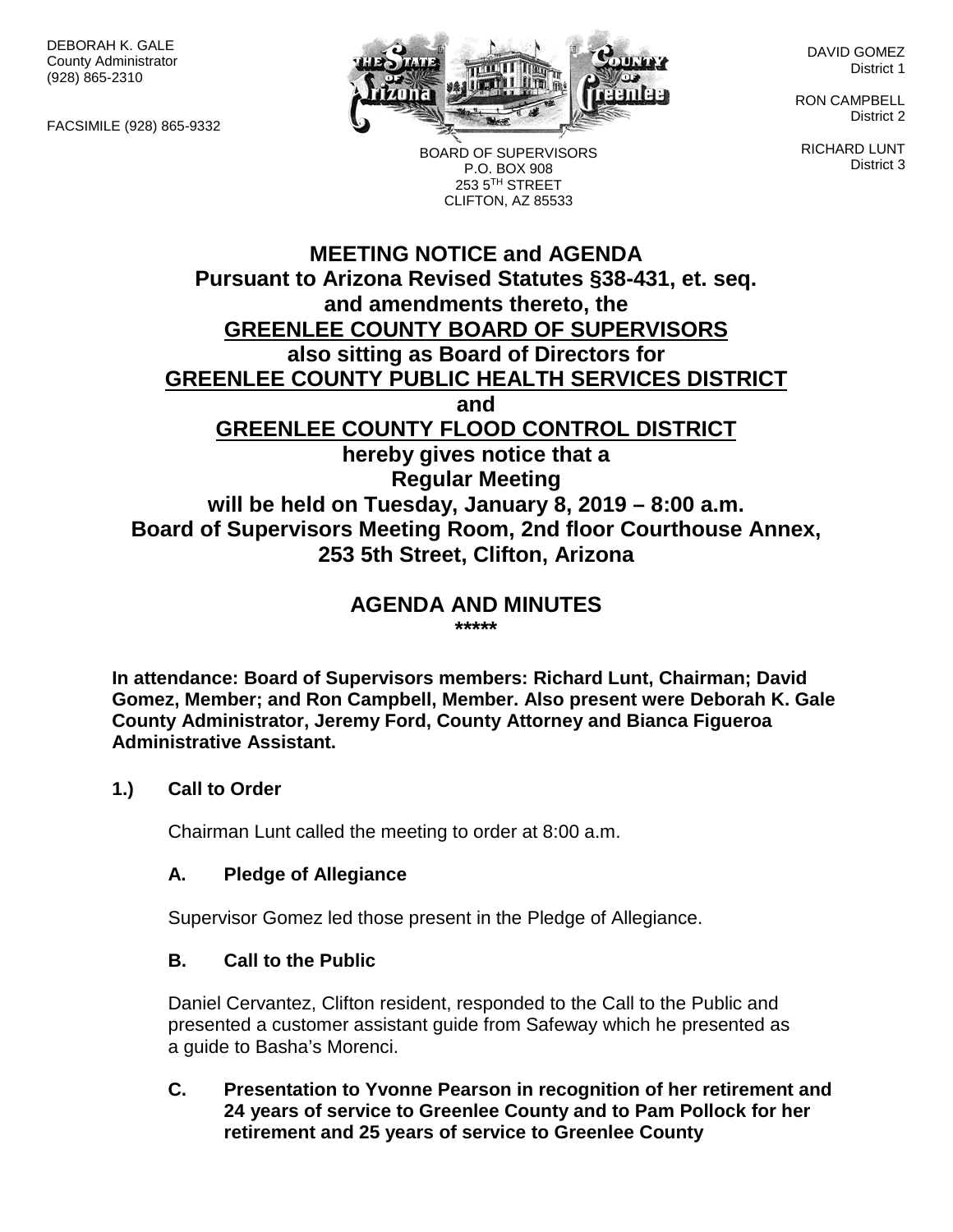The Board of Supervisors presented Yvonne Pearson and Pam Pollock with plaques in appreciation of their 24 ½ years and 25 years of dedicated service, respectively. Supervisor Lunt expressed his gratitude for their loyal services and their professionalism. Ms. Pearson gave her thanks and appreciation for her continued learning experience. Ms. Gale stated that the Clerk of the Board is the only constitutional officer that is not elected and every county has to have one. Out of all the 15 in Arizona, Ms. Gale stated, in her heart, Ms. Pearson was the best. Supervisor Lunt expressed his thanks and appreciation for Ms. Pollock and her hard work, respect and professionalism. Ms. Pollock gave her thanks for all her staff whom she referred to as family. Ms. Gale stated Ms. Pollock is the epitome of what it takes to be a leader in this county. Supervisor Campbell stated there will be a piece of the county than Ms. Pearson and Ms. Pollock will take with them. Supervisor Gomez also stated it will be hard to replace Ms. Pollock and Ms. Pearson and wished them well in their retirements.

**2.) PUBLIC HEALTH SERVICES DISTRICT – the Board of Supervisors will convene as the Board of Directors of the Greenlee County Public Health Services District and will reconvene as the Board of Supervisors following consideration of these items:**

# **A. Consent Agenda**

**1. Clerk of the Board: Consideration of approval of Public Health Services** 

# **District expense warrants in excess of \$1,000.00**

Upon motion by Supervisor Gomez, seconded by Supervisor Campbell, and carried unanimously, the Board approved the Public Health Services District Consent Agenda as presented.

# **3.) FLOOD CONTROL DISTRICT – the Board of Supervisors will convene as the Board of Directors of the Greenlee County Flood Control District and will reconvene as the Board of Supervisors following consideration of these items:**

# **A. Consent Agenda**

**1. Clerk of the Board: Consideration of approval of Flood Control District expense warrants in excess of \$1,000.00**

Upon motion by Supervisor Gomez, seconded by Supervisor Campbell, and carried unanimously, the Board approved the Flood Control District Consent Agenda as presented.

# **4.) Discussion/Action regarding the Professional Services Agreement with Tom Lovett for Invasive Weed Control Program in Greenlee County**

Upon motion by Supervisor Campbell, seconded by Supervisor Gomez, and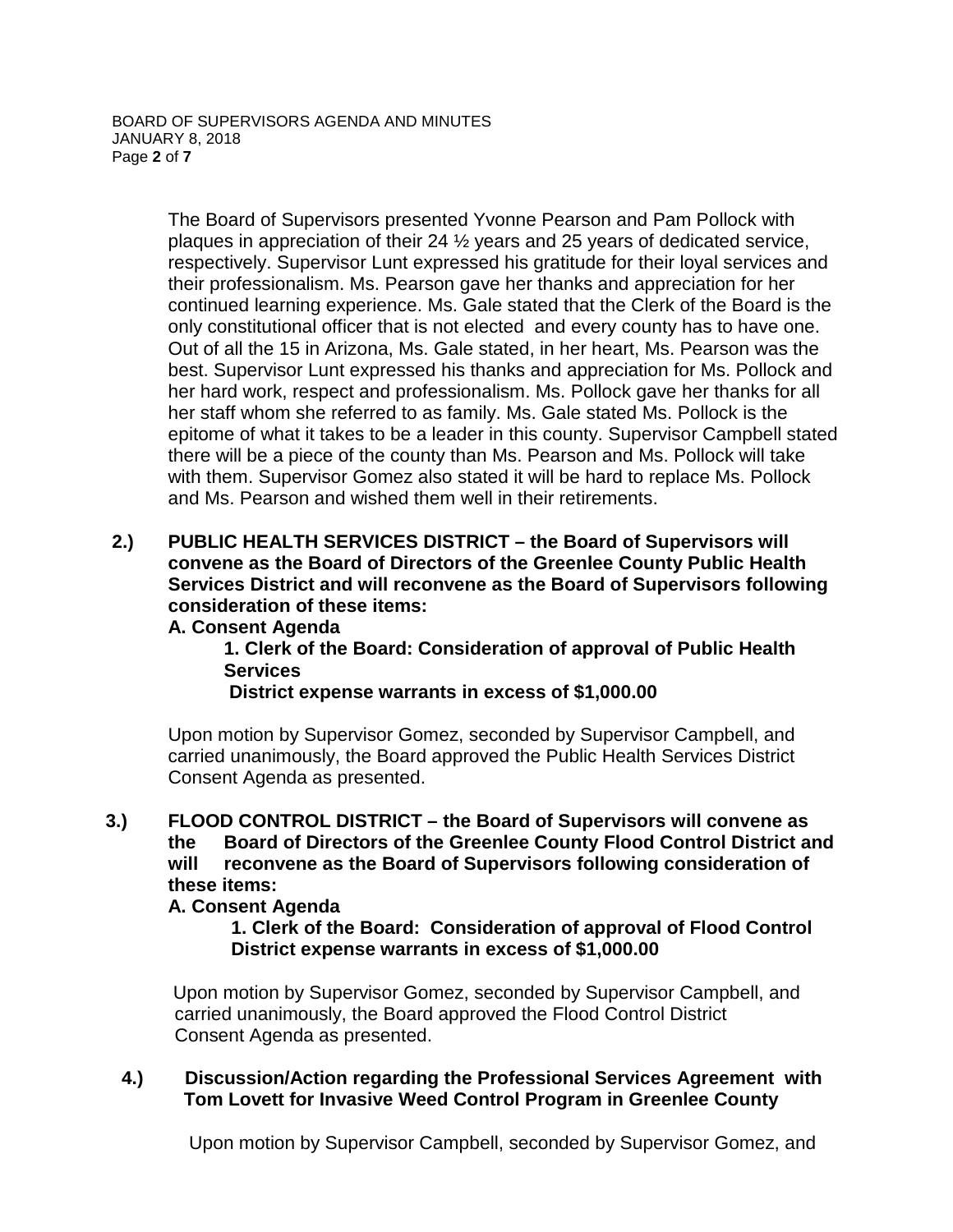carried unanimously, the Board tabled the Professional Services Agreement as presented.

# **5.) Madeline Montoya, Superior Court Clerk A. Discussion/Action regarding the Appointment of Lisa Stacy as Chief Deputy Superior Court and approval of the Employee Transaction Form**

Ms. Montoya stated she would like the board to appoint Lisa Stacy as Chief Deputy Clerk of the Superior Court and requested approval of the Employee Transaction Form. Ms. Montoya stated Ms. Stacy has been a Clerk since 2014, is very knowledgeable, reliable and a great asset to the office. Upon motion by Supervisor Campbell, seconded by Supervisor Gomez, and carried unanimously, the Board approved the request as presented.

# **6.) Akos Kovach, Economic Developmental Coordinator A. Discussion/Action regarding Growing Greenlee III**

Mr. Kovach stated that Growing Greenlee III is a continuation of what was started back in 2012 which has grown and changed over the years in an effort to show case the opportunities of this county. Mr. Kovach stated there will be an impressive group of speakers and he will be reaching out to Nogales and other border communities since Greenlee County has a lot of cross border opportunities. It will take place on March 22, 2019.

# **B. Discussion/Action regarding Greenlee County Women's Career Expo**

Mr. Kovach stated that the Women's Career Expo is scheduled for January 26, 2019. It is a forum for women of working age who are deciding to go back to work and the women who are currently in the work force who want to expand their work skills. Mr. Kovach stated there will be a business/casual fashion show.

# **C. Discussion/Action regarding Survey Fun Fest part 1**

Mr. Kovach stated the survey is basically the target industry analysis that we're going through county wide. He stated there will be an open house for the public to participate in the survey process. The surveys are anonymous.

# **D. Discussion/Action regarding Survey Fun Fest part 2**

Mr. Kovach stated the Survey Fun Fest part 2 will be a part of the Chamber Mixer that the county will be hosting.

# **E. Update on Greenlee County Chamber Mixer at the South Annex Building**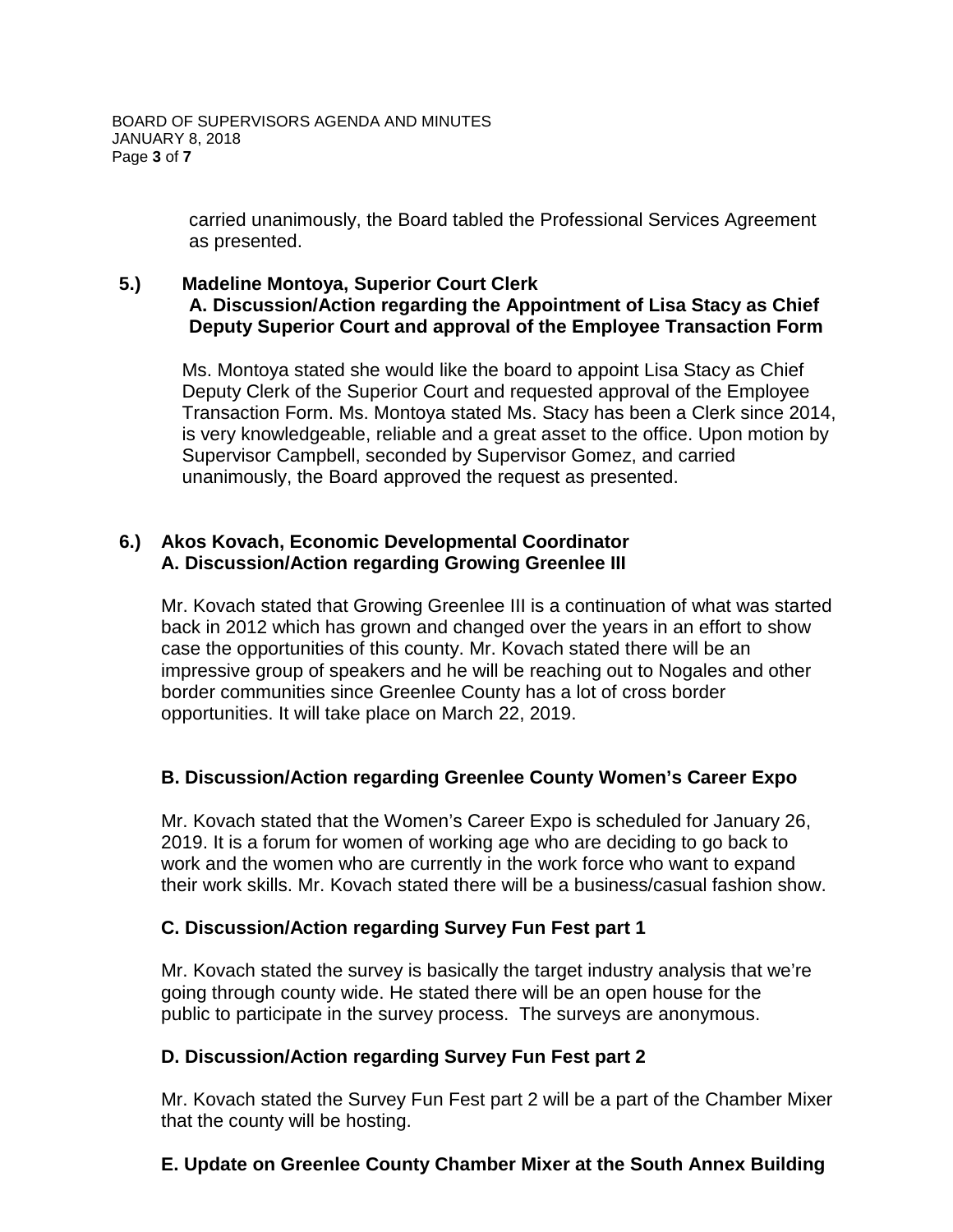Mr. Kovach stated the Chamber Mixer will be held at the South Annex Building in Duncan on January 23<sup>rd</sup>. The Chamber Board will be meeting at 4 pm as well as the Tourism Council.

# **7.) Phillip Ronnerud, County Engineer A. Discussion/Action regarding the ground lease for Todd Turney at the Greenlee County Airport**

Mr. Ronnerud presented the lease with Todd Turney to build a hangar at the airport. Supervisor Campbell stated he thinks it's great that people with planes are using Greenlee County Airport.

Upon motion by Supervisor Campbell, seconded by Supervisor Gomez, and carried unanimously, the Board approved the ground lease for Todd Turney at the Greenlee Airport as presented.

#### **8.) Tony Hines, Public Works Manager – Facilities/Fleet A. Discussion/Action regarding three (3) bids to purchase a new tire machine for the fleet shop in the amount not to exceed \$21,000.00 to be paid with budgeted general funds**

Mr. Hines presented 3 bids received for the purchase of a new tire machine. Mr. Hines recommendation to purchase a new tire machine for the fleet shop is from Pro-Quip.

Upon motion by Supervisor Gomez, seconded by Supervisor Campbell, and carried unanimously, the Board approved the purchase of a new tire machine and per Mr. Hines' recommendation as presented.

# **9.) Kay Gale, County Administrator A. County and State budget and legislative issues**

Ms. Gale reported the following:

The county received preliminary assessed values indicating a \$3 million decrease for next fiscal year.

# **B. Calendar and Events**

The Calendar of Events was reviewed.

# **10.) Consent Agenda**

- **A. Clerk of the Board: Consideration of approval of minutes to previous meetings: 09/18/18**
- **B. Clerk of the Board: Consideration of approval of expense warrants in**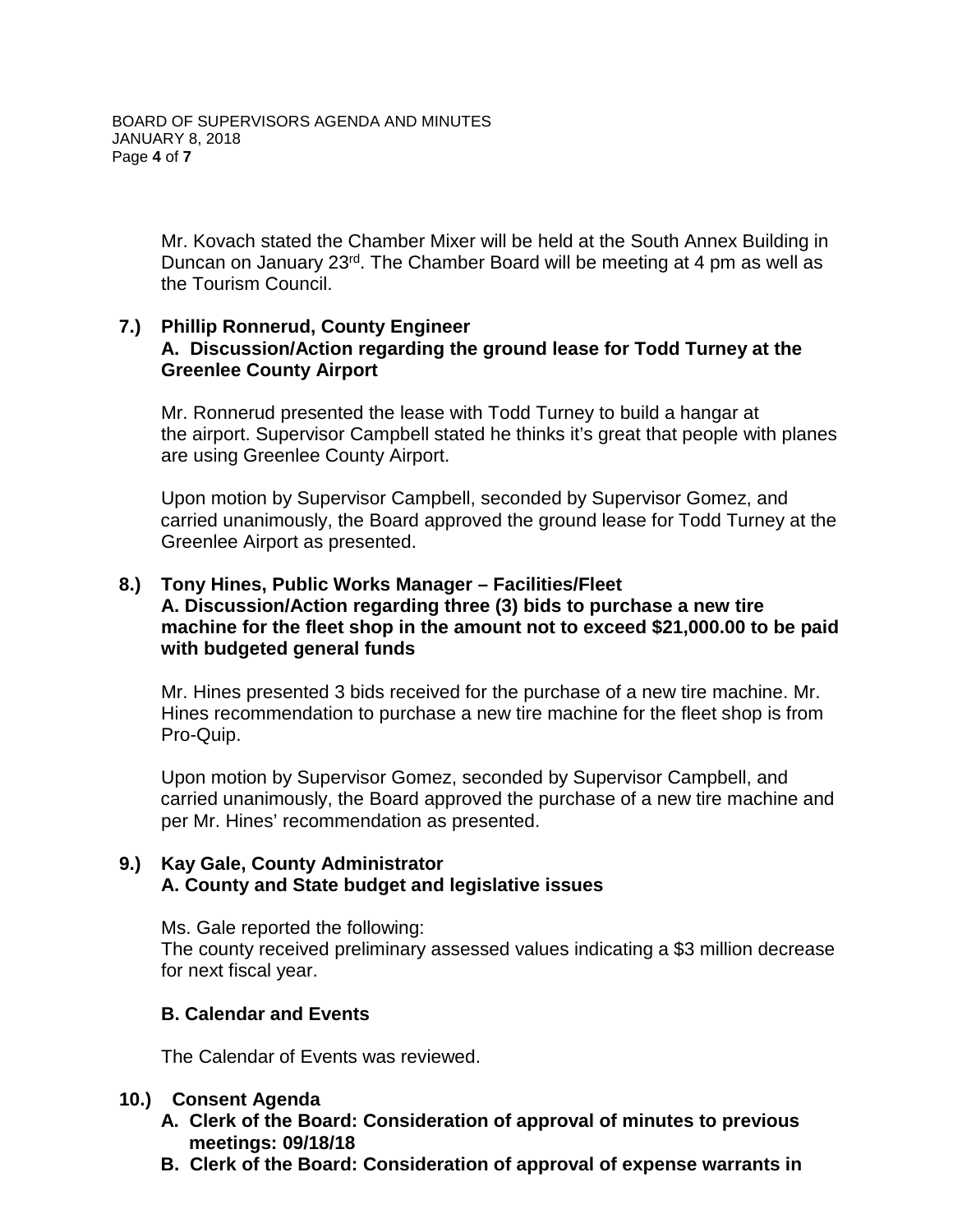**excess of \$1,000.00 – Voucher 1042, 1043, 1044, 1045, 1046**

- **C. Chief Finance Officer: Consideration of approval of General Fund loans in the amount of \$1,571.50 to be reimbursed upon receipt of funds: Fund; \$1,252.11; Fund 159 - \$286.84; Fund 167 - \$32.55**
- **D. Superior Court Judge: Consideration of appointment of Judge Pro Tempore for the Honorable Gary Scales, Honorable C. Allan Perkins, and Honorable Travis W. Ragland effective July 1, 2019 and ending June 30, 2020**
- **E. Superior Court Judge: Consideration of appointment of Richard Guerena as Justice of the Peace Pro Tempore**

Upon motion by Supervisor Campbell, seconded by Supervisor Gomez, and carried unanimously, the Board approved the Consent Agenda as presented.

#### **11.) Supervisor Reports Supervisor Richard Lunt A. Arizona State Department of Transportation Board Meeting**

Supervisor Lunt reported on the State Transportation meeting held in Greenlee County. Bill Cuthberson, who's represented Greenlee County on the Transportation Board for 6 years, was honored at the dinner hosted by Greenlee County. Supervisor Lunt expressed the county's appreciation for Mr. Cuthberson's dedicated service.

# **B. County Supervisors Association Meeting (CSA)**

Supervisor Lunt attended the CSA meeting where Senate President Karen Fann gave an over view of what she expects in the coming year.

# **C. Eastern County Organization Meeting (ECO)**

Supervisor Lunt attended the ECO meeting. Speaker of the House Rusty Bowers was present as well as industry leaders who discussed what ECO has done for their organization.

# **D. Arizona Small Counties Forum**

Supervisor Lunt attended the small counties forum. The group discussed distracted driving and the EORP issue.

# **Supervisor Ron Campbell**

**A. County Supervisors Association Meeting (CSA)**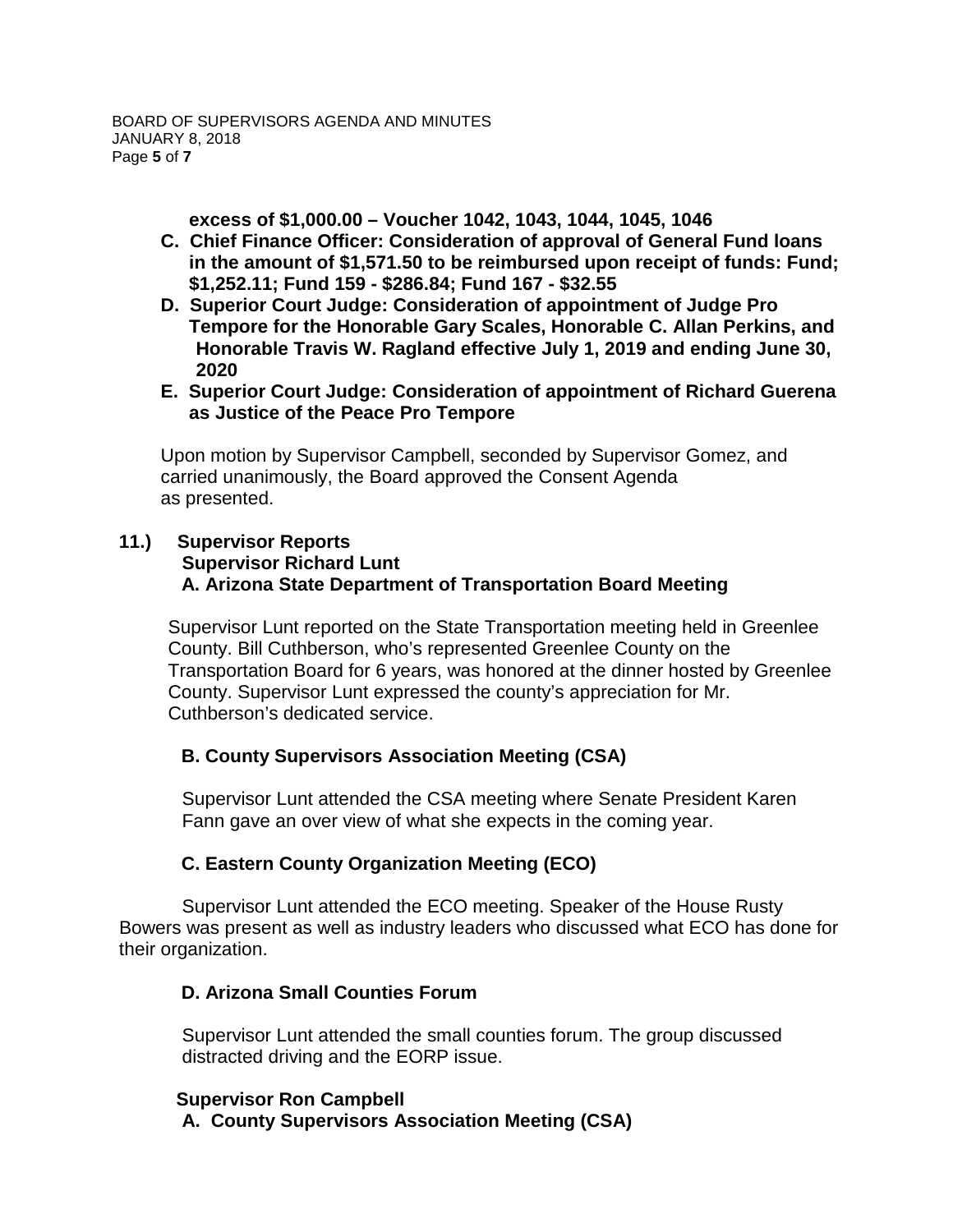Supervisor Campbell attended the CSA meeting. He presented a list of issues that were discussed including the distracted driving issue.

#### **B. Arizona Small Counties Forum**

Supervisor Campbell attended the Small Counties meeting describing the importance of the meeting. It gives the small counties the avenue to work together on issues on mutual concern and interest.

#### **12.) Executive Session pursuant to Arizona Revised Statues §38-431.03(A.3) for legal advice regarding the Greenlee County Correctional Facility**

Upon motion by Supervisor Campbell, seconded by Supervisor Gomez, and carried unanimously, the Board convened into Executive Session pursuant to A.R.S. 38-431.03.A.3 regarding the Correctional Facility.

The Board reconvened into regular session.

# **13.) Executive Session pursuant to Arizona Revised Statutes §38-431.03(A.1) for discussion regarding Clerk of the Board and County Administrator positions**

Upon motion by Supervisor Campbell, seconded by Supervisor Gomez, and carried unanimously, the Board convened into Executive Session pursuant to A.R.S. 38-431.03.A.1 to discuss the Clerk of the Board and County Administrator positions.

The Board reconvened into regular session at 12:34 pm.

# **14.) Adjournment**

There being no further business to come before the Board of Supervisor the meeting was adjourned at 12:35 p.m.

APPROVED: /s/ Richard Lunt, Chairman

ATTEST: /s/ Kay Gale Clerk of the Board/County Administrator